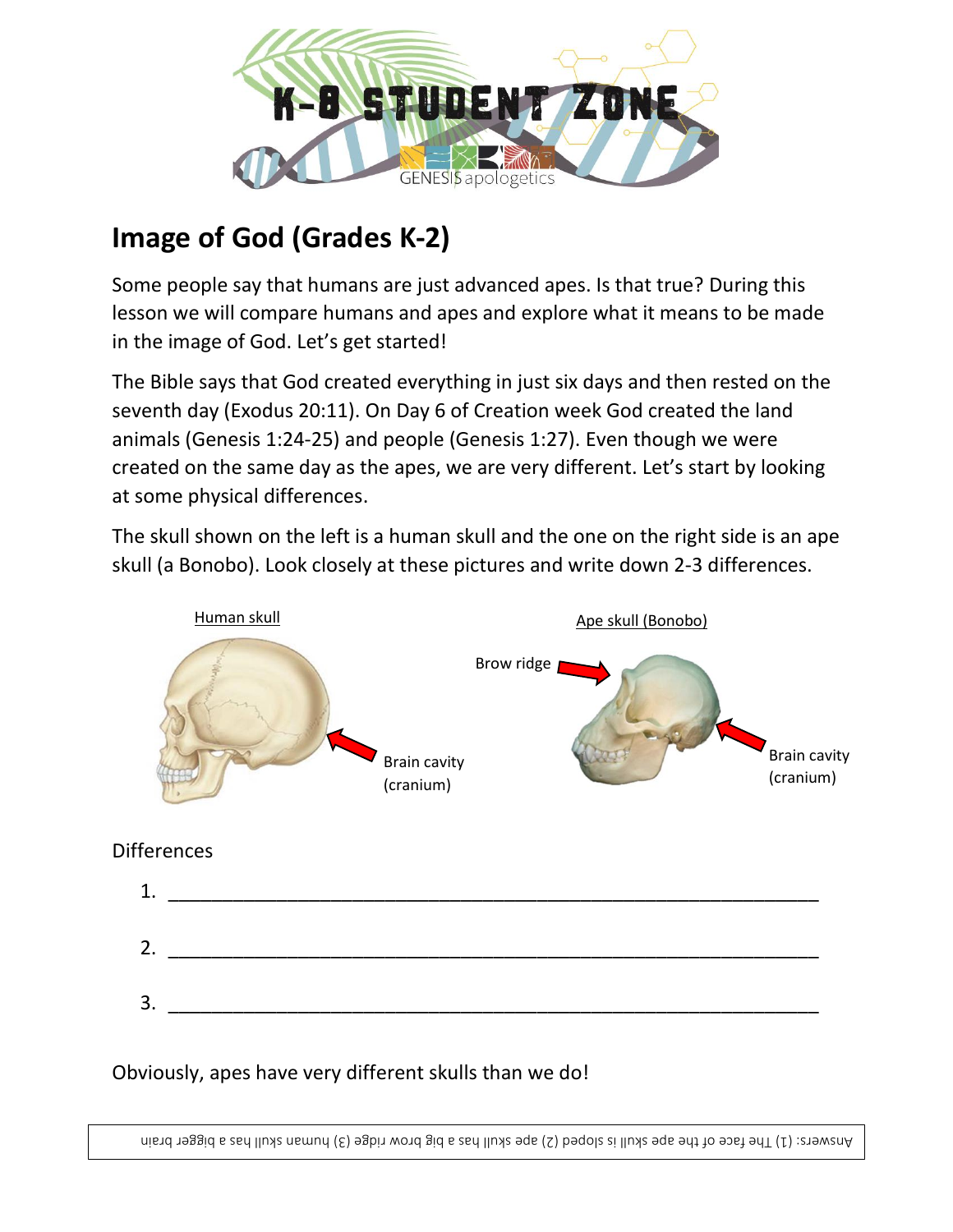Let's talk about fingers and toes. The pictures below show the hands and feet of both humans and apes. Why do you think apes have such long and curved fingers and toes? Hint: look at the picture. God designed apes with long fingers and special toes because it helps them climb trees.





"God designed apes with long fingers and special toes because it helps them climb trees."

Have you ever seen an ape walk on its knuckles? It is amazing how fast they can go! God designed apes with special wrist bones that lock into place for knucklewalking. Humans don't have this type of wrist bones because we were designed to walk upright on two legs.



"God designed apes with special wrist bones that lock into place for knuckle-walking."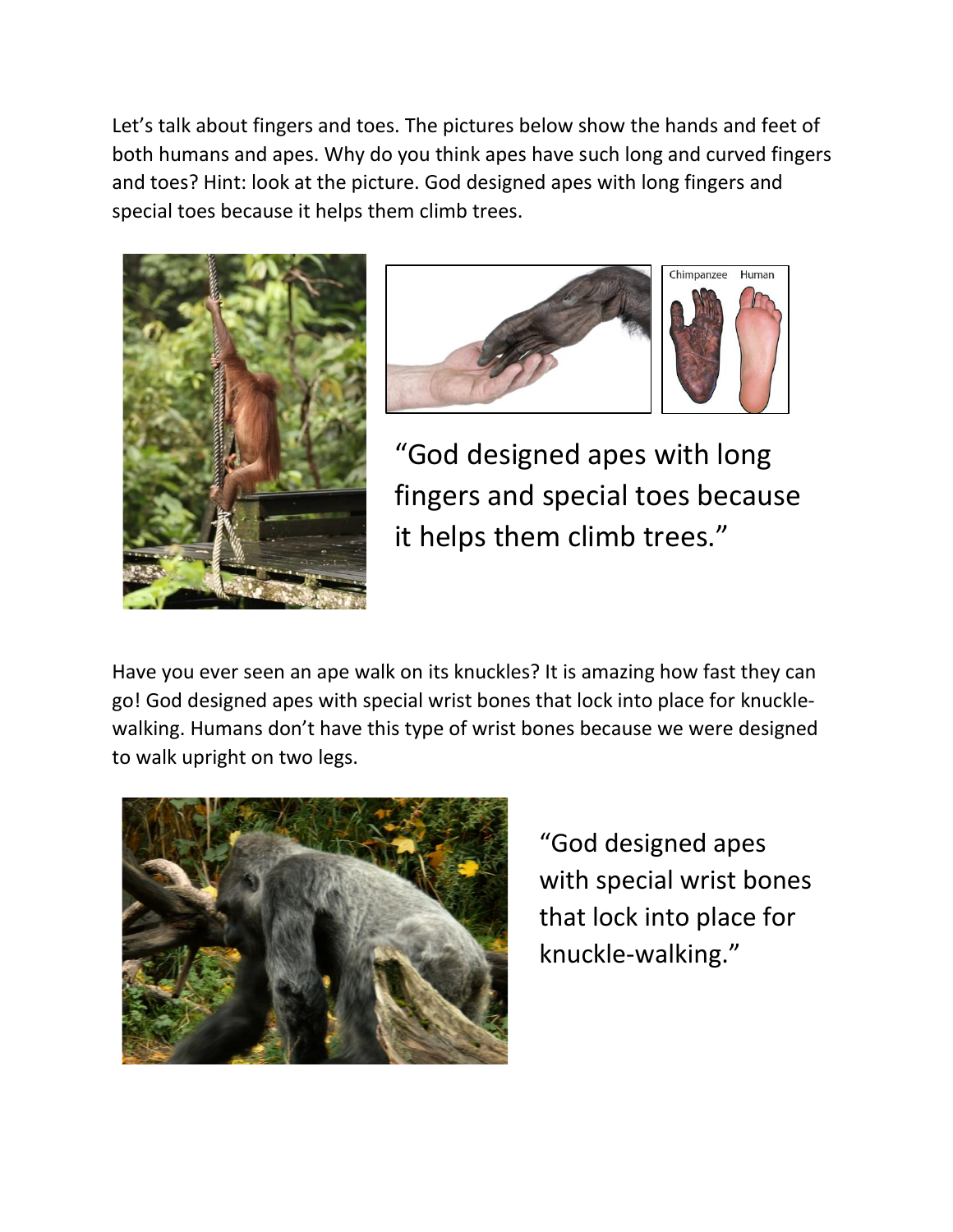**Activity: color the picture below**